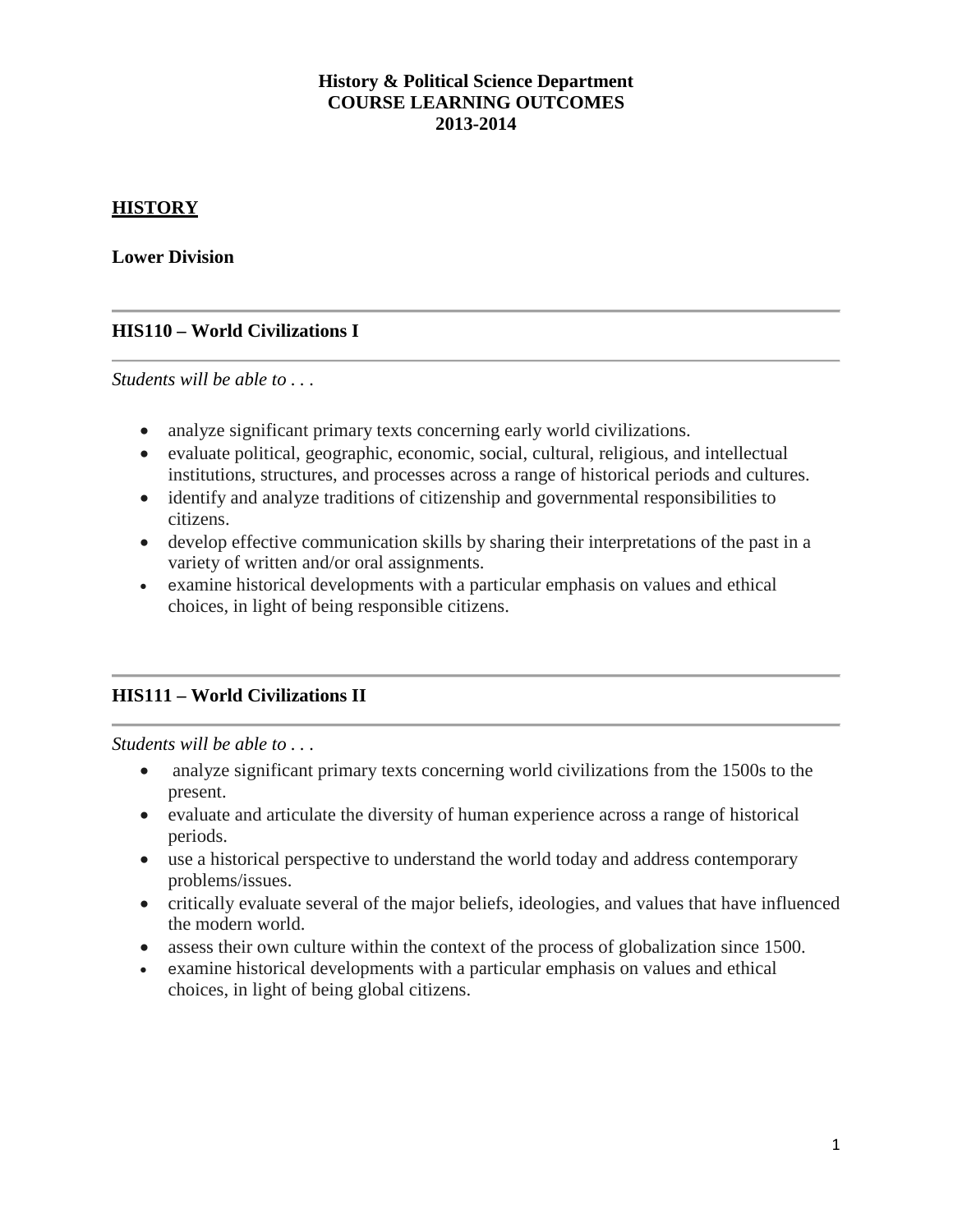*Students will be able to . . .* 

#### **Upper Division**

# **HIS470 – Senior Seminar in History**

*Students will be able to . . .* 

- Analyze primary and secondary sources
- Demonstrate strong written and oral communication skills
- Explain the theoretical and philosophical debates within the discipline of history
- Know the potential career options for history majors
- Plan, organize, and write a substantial research paper on a topic of their choosing.

## **Non-Western electives**

#### **HIS340 – Russia to 1900**

*Students will be able to . . .* 

#### **HIS342 – Twentieth-Century Russia and the Soviet Union**

*Students will be able to . . .* 

### **HIS350 – Islamic Civilization**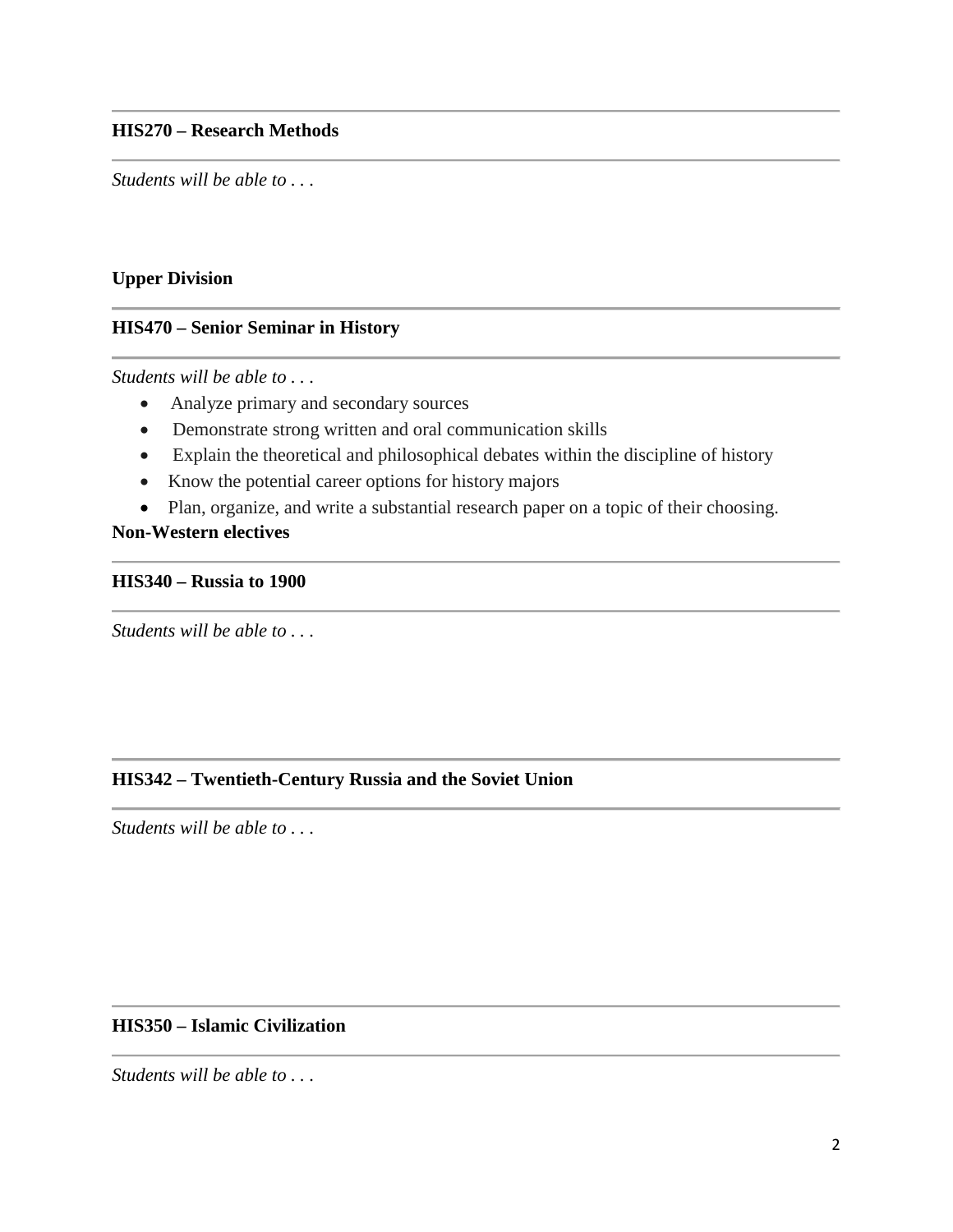### **HIS 355 – Modern Middle East**

*Students will be able to . . .* 

#### **HIS 356 – Early East Asia**

*Students will be able to . . .* 

- gain general knowledge of the fundamental political, social, economic, and cultural structures of early China, Japan and Korea.
- explain the key reasons and processes behind China, Japan and Korea's historical transformation.
- have an appreciation of China, Japan and Korea's history in comparison to that of other countries in the East Asian region.
- analyze and distinguish cultural, social, economic, and political traditions of the different feudal eras of China, Japanese and Korean history.
- develop and persuasively argue an historical thesis in a written or oral assignment that effectively uses the sources as evidence.

#### **HIS 360 – Modern South Asia**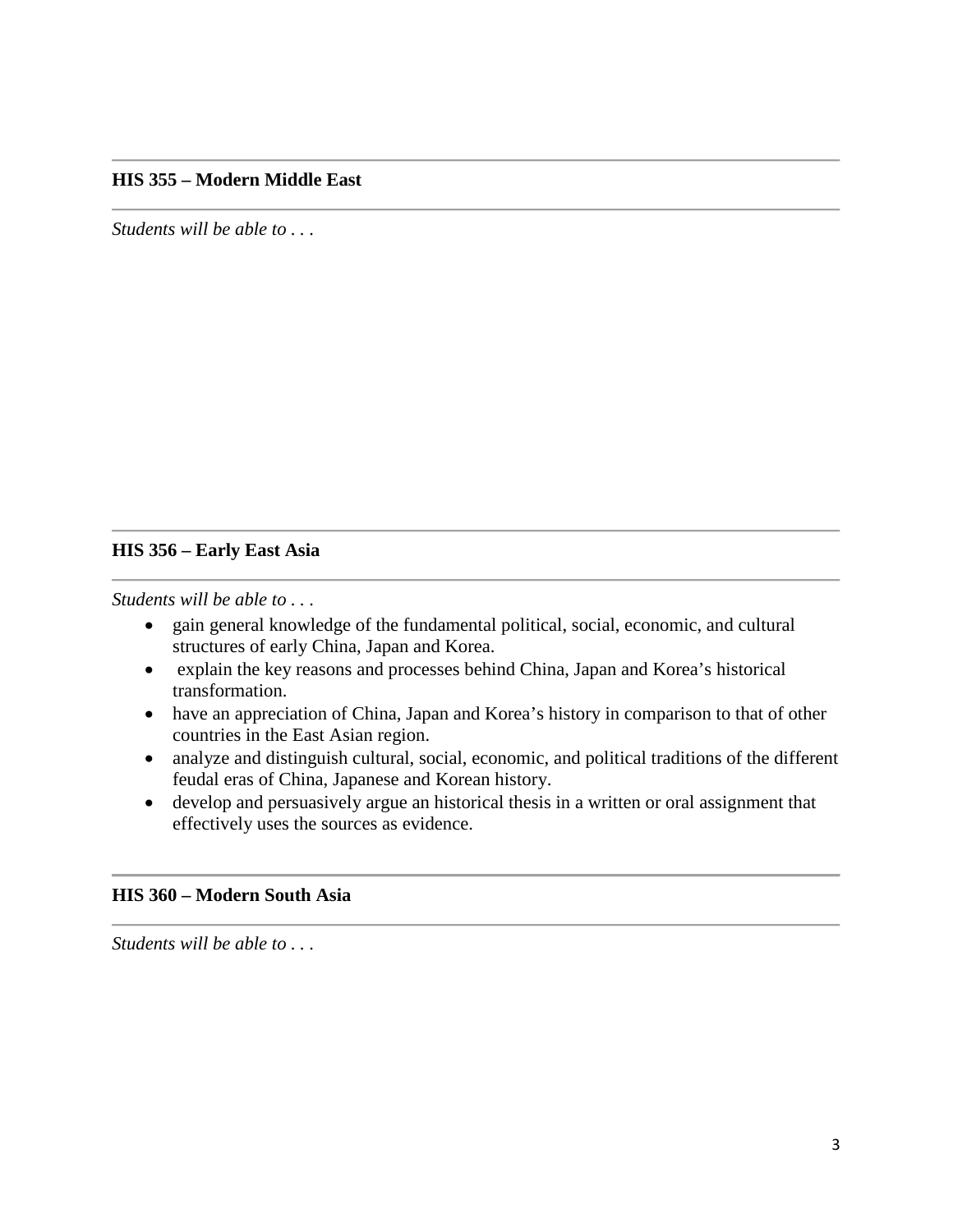### **HIS 365 – Modern Japan and Korea**

#### *Students will be able to . . .*

- gain general knowledge of the fundamental political, social, economic, and cultural structures of early Japan and Korea.
- explain the key reasons and processes behind Japan and Korea's modern transformation.
- have an appreciation of Japan and Korea's history in comparison to that of other countries in the East Asian region.
- analyze and distinguish cultural, social, economic, and political traditions of the different feudal eras of Japanese and Korean history.
- develop and persuasively argue an historical thesis in a written or oral assignment that effectively uses the sources as evidence.

#### **HIS 368 – Modern China Through Film**

*Students will be able to . . .* 

#### **HIS 369 – China in Revolution**

*Students will be able to . . .* 

**European electives**

**HIS 308 – Early Modern Europe**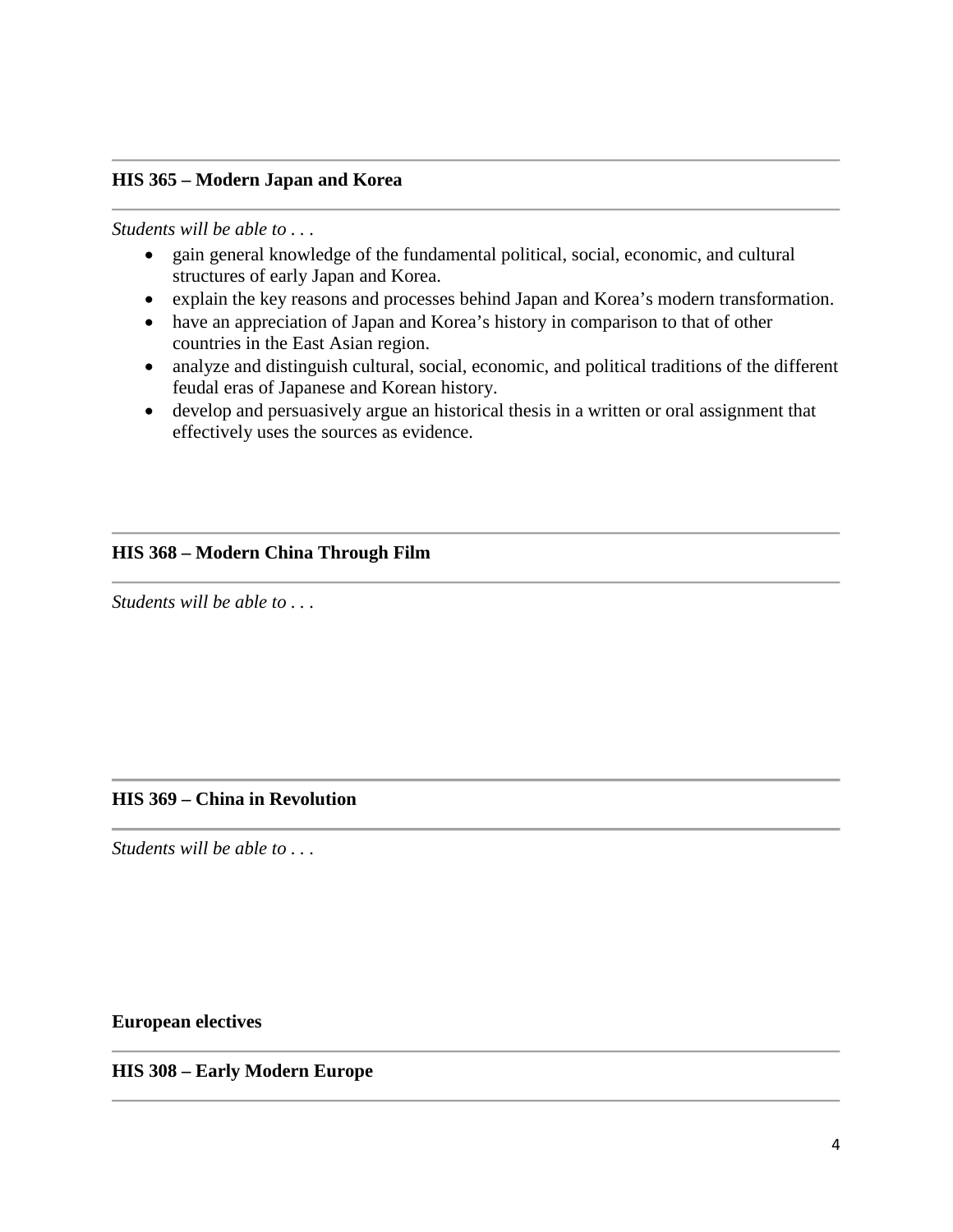# **HIS 311 – European Intellectual History**

*Students will be able to . . .* 

# **HIS 413 – Nineteenth-Century Europe**

*Students will be able to . . .* 

# **HIS 414 – Twentieth-Century Europe**

*Students will be able to . . .* 

**HIS 415 – Europe and the World**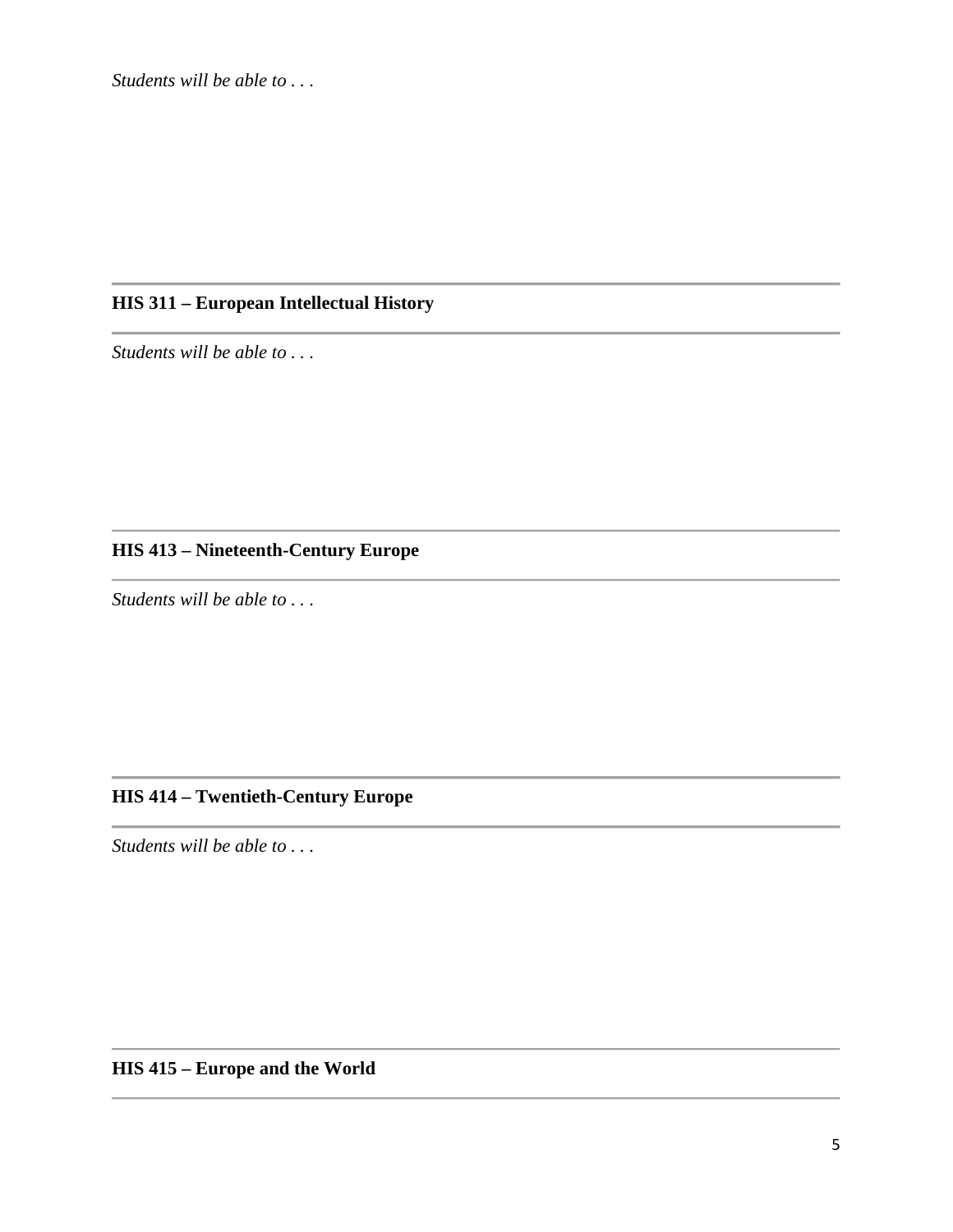#### **American electives**

#### **HIS 316 – Colonial and Revolutionary America**

*Students will be able to . . .* 

#### **HIS 320 – United States History, 1815-1914**

*Students will be able to . . .* 

- Students will be able to explain the major events that shaped the United States from 1815-1914.
- Students will be able to evaluate various types of primary and secondary sources.
- Students will be able to write a research paper that exhibits their own original analysis of the sources.

#### **HIS 370 – California History**

- evaluate and interpret various types of primary and secondary sources.
- students will be able to plan, structure, and write a research paper.
- students will be able to articulate the importance of studying California history.
- students will be able to identify ways to teach California History in schools and identify other career paths in history.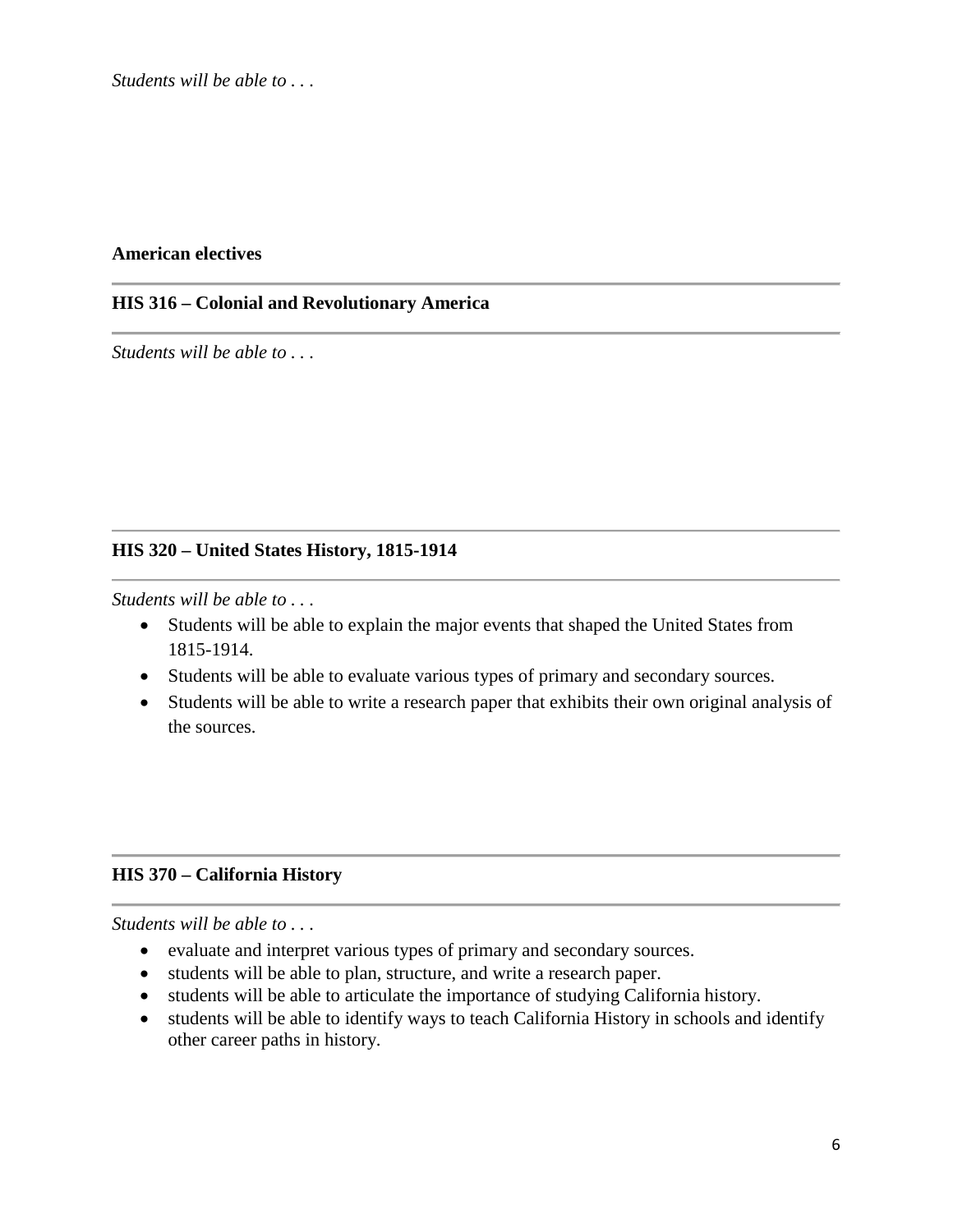## **HIS 380 - America in the 1960's**

*Students will be able to . . .* 

- Students will be able to explain the major events that shaped the United States in the 1960s.
- Students will be able to evaluate various types of primary and secondary sources.
- Students will be able to write a research paper that exhibits their own original analysis of the sources.

## **HIS 425 – United States Since 1914**

*Students will be able to . . .* 

- Explain the major events that shaped the United States in the twentieth century.
- Analyze various types of primary and secondary sources.
- Write a research paper that exhibits their own original analysis of the sources.

#### **HIS 435 – Asian-American History: 1800 to the Present**

- think critically in terms of constructing arguments and presenting evidence to support their views through oral and written communication.
- evaluate crucial issues affecting the lives of Asian Americans and their relations to the dominant society and other ethnic groups in contemporary U.S. society. This includes challenging racial stereotypes through an understanding of the social, economic, political, and cultural perspectives of issues associated with race, class, gender, sexual orientation, and the politics of representation in the various Asian American communities and in the dominant culture.
- be familiar with interdisciplinary theoretical approaches to the study of ethnicity, human migration, cultural adaptation, and strategies of resistance which draw attention to the sociopolitical reality that conflict and change are integral components of the American experience.
- analyze the role of the state affecting, and affected by, Asian immigrants and their U.S.-born descendants. Central to this topic are the value of citizenship and the roles of individual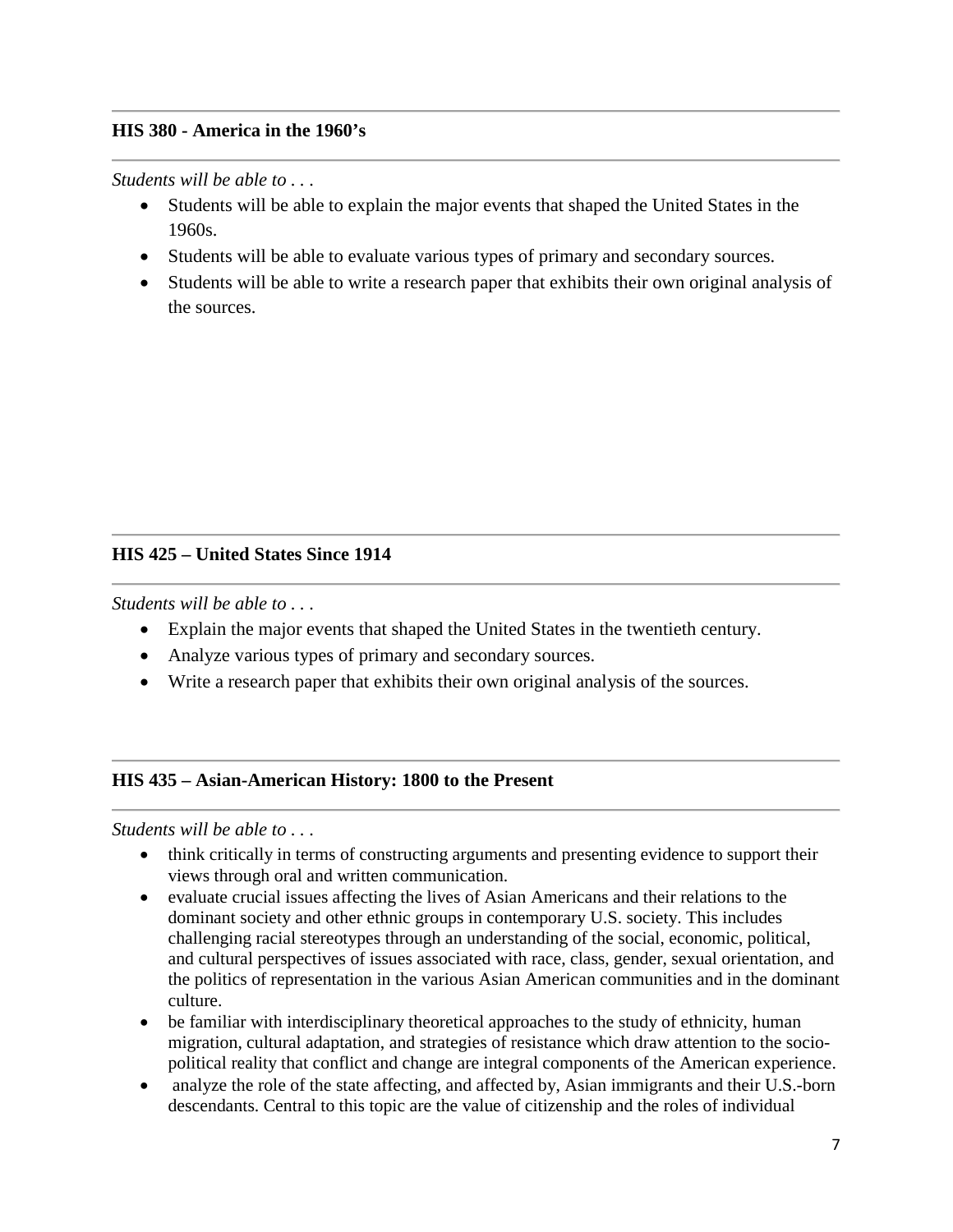leaders who have been instrumental in the development of a multicultural society in the United States.

• identify gender roles, gender relations, "traditional" and alternative forms of families and approaches to parenting, interethnic relations, and biracial and multicultural identities in Asian America.

# **HIS 480 – San Diego Urban History**

*Students will be able to . . .* 

- Conduct an oral history project.
- Explain the major events in the history of San Diego and City Heights.
- Analyze primary and secondary sources.

# **Additional upper-division**

# **HIS 372 – Two Years Before the Mast and the History of Coastal California**

*Students will be able to . . .* 

# **HIS 375 – African Cultures and Histories**

- understand and articulate histories of contact between Africans and Europeans on the continent of Africa
- understand and articulate the complexities of European colonialism and African responses
- understand and articulate the complexities of post-"Independence" African nation-building
- understand and articulate attempts made to "develop" Africa and African responses to these attempts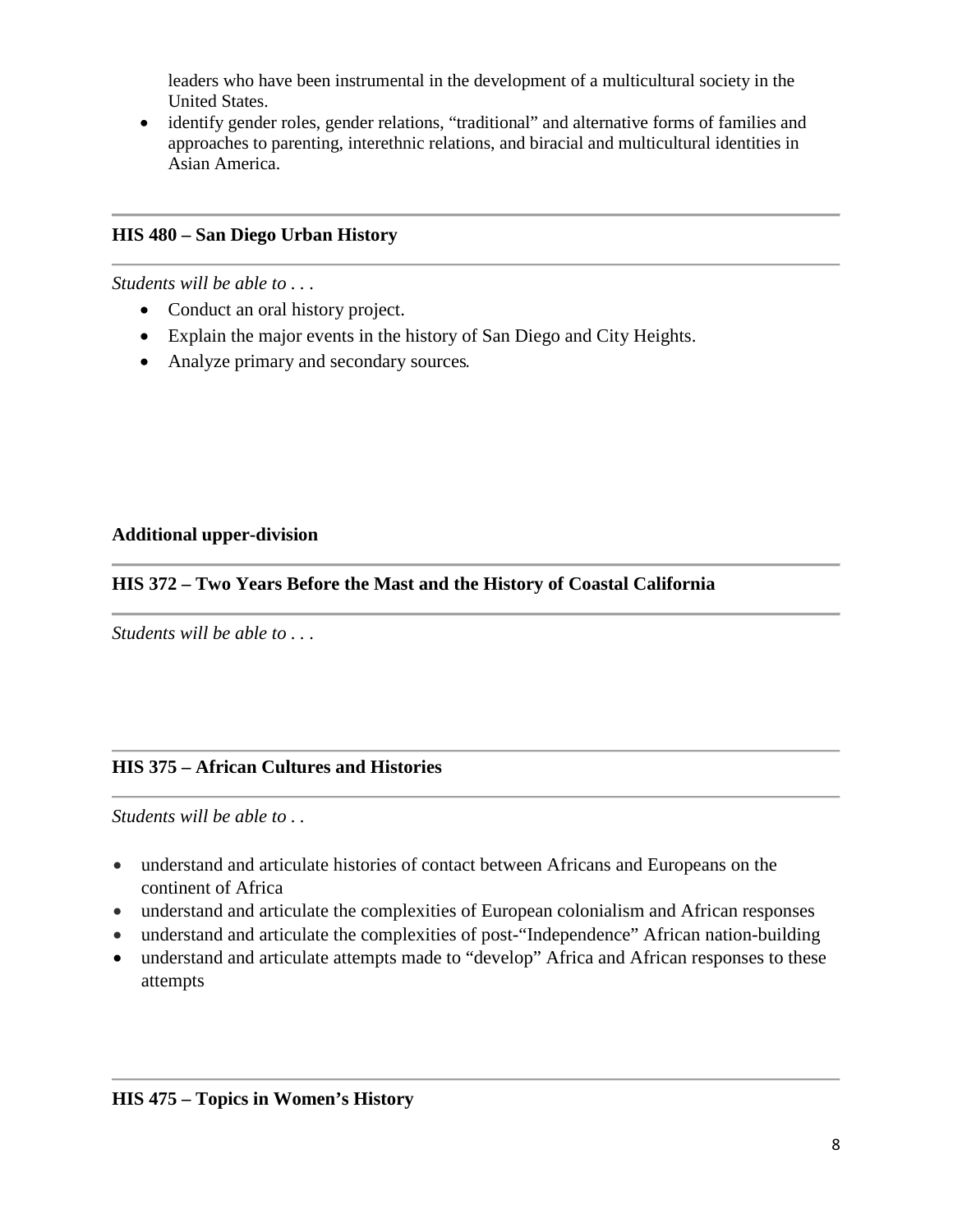*Students will be able to . . .* 

- explain the major events that have shaped the legal rights of women in America.
- analyze various types of primary and secondary sources.
- write an analytical paper.
- teach their classmates about a significant historical event.

# **HIS 484 – Ancient and Medieval Christianity**

*Students will be able to . . .* 

# **HIS 486 – Modern Christianity**

*Students will be able to . . .* 

#### **HIS 487 – The Ancient Historians**

*Students will be able to . . .* 

# **HIS 490 – Special Studies in History**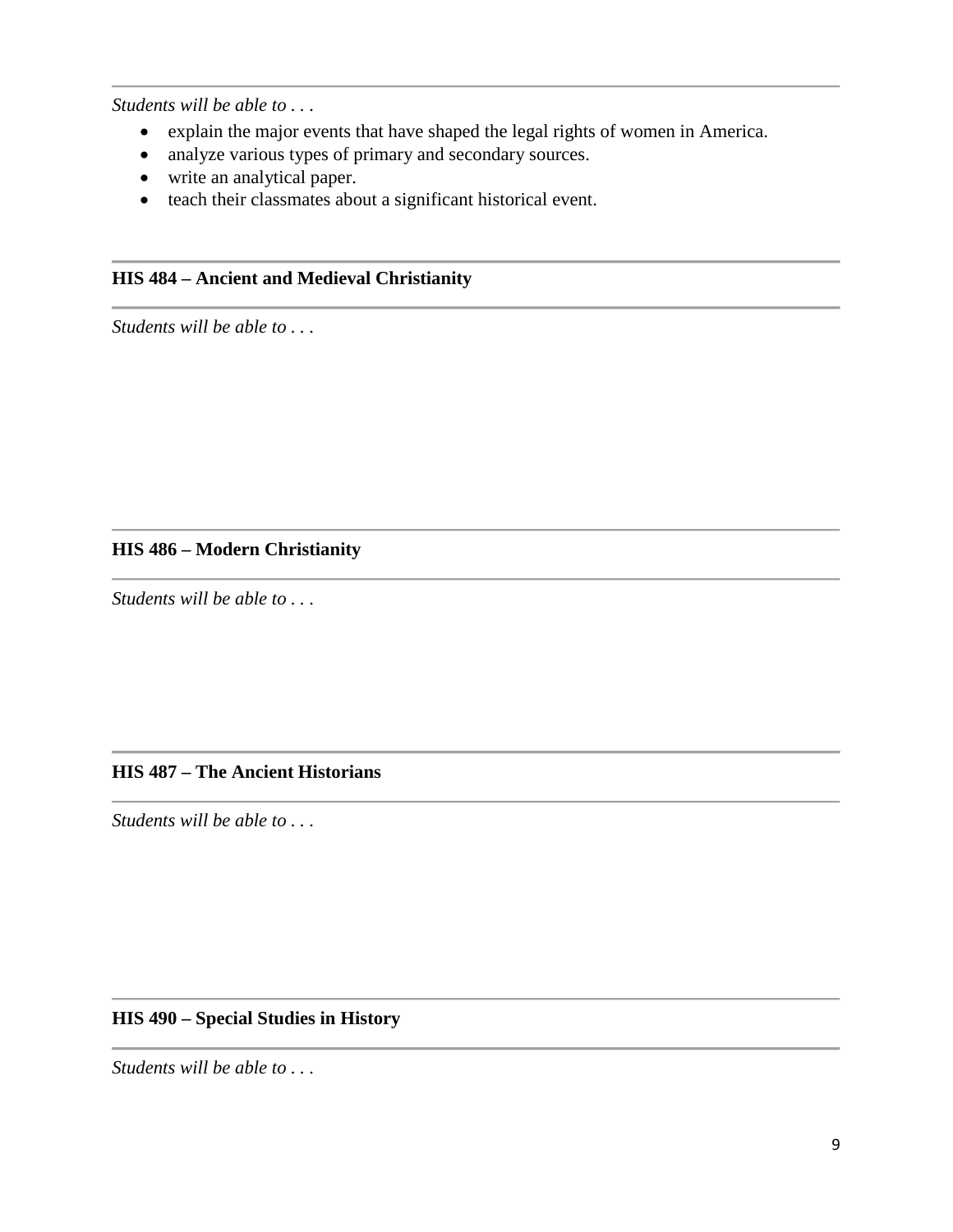# **POLITICAL SCIENCE**

### **Lower Division**

### **POL 101 - Introduction to Political Science**

#### *Students will be able to . . .*

- Possess a factual and theoretical understanding of political knowledge, behavior, theories, systems, processes, structures, and outcomes
- Think critically, analytically, and synthetically
- Sharpen their communication skills
- Exhibit a heightened sense of personal political efficacy and civic responsibility
- Be encouraged to become thoughtful participants of the political world
- Be exposed to some of the most pressing political problems of the day, including poverty, human trafficking, gender inequity, lack of freedom, and declining participation rates.

#### **POL 165 - American Government**

*Students will be able to . . .*

- Identify the political ideals that influenced the framers of our American governmental system, and discuss how they are structured into our political processes.
- Describe and explain the fundamental institutions and processes of American politics.
- Apply political science research and theories to assess the operations of American political institutions (such as federalism, political socialization, interest groups, elections, and Congress)
- Evaluate the effectiveness of our political system in providing democratic representation.
- Write and communicate more clearly, persuasively and insightfully.

#### **POL 190 – The Politics of Race, Class and Gender**

- Understand how race, class and gender categories are defined and operate in the United States.
- Analyze how power is institutionalized in economic, educational, familial, health and electoral structures.
- Use social science methods and theories to analyze race, class and gender identities at an individual and systemic level.
- Compare possible causes and solutions to race, class and gender inequities.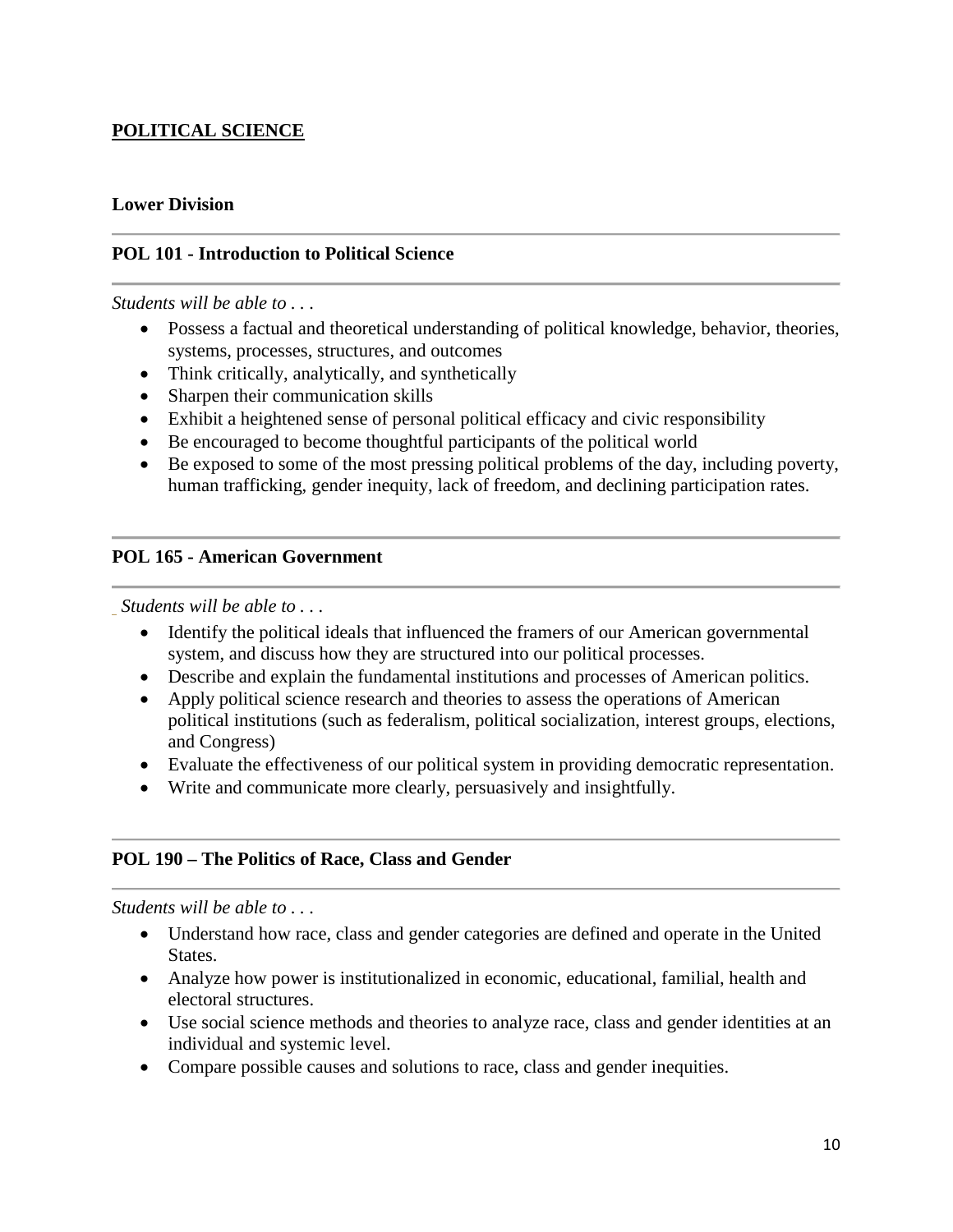- Evaluate the effectiveness of public policies using social science evidence and research, and explain how policies impact members of race, class and gender groups differently.
- Articulate the connections between your Christian faith, personal experiences & values, and social issues.
- Write and communicate more clearly, persuasively and insightfully.

### **POL 230 – Introduction to International Relations**

*Students will be able to . . .*

- How cooperation is possible without a world government
- The role of power and when power is insufficient
- Whether and how "global justice" really modifies the uses of power
- How the international system of today evolved
- Different theories for explaining international relations
- The use of force and the changing rules on the use of force
- The new role of international organizations and international law
- The entrance and role of new global actors (other than nation-states)
- Solutions to global collective action problems

## **POL 270 - Scope and Methods of Political Science**

*Students will be able to . . .*

- Students will be able to recognize and employ the vocabulary and concepts used to discuss research methods.
- Students will understand why approaches to the study of politics are controversial and the rationale behind various approaches.
- Students will become familiar with methods of inquiry that are used to generate data in political science.
- Students will be able to recognize and employ basic statistical techniques that are used to analyze data in political science.
- Students will be able to critically read and evaluate primary political science research.
- Students will be able to discuss the value and validity of data and analysis used in specific political science research.
- Students will become comfortable with political science research methods and will propose the utilization of one or more methods for a final research design project.

#### **POL 290 – World Regional Geography**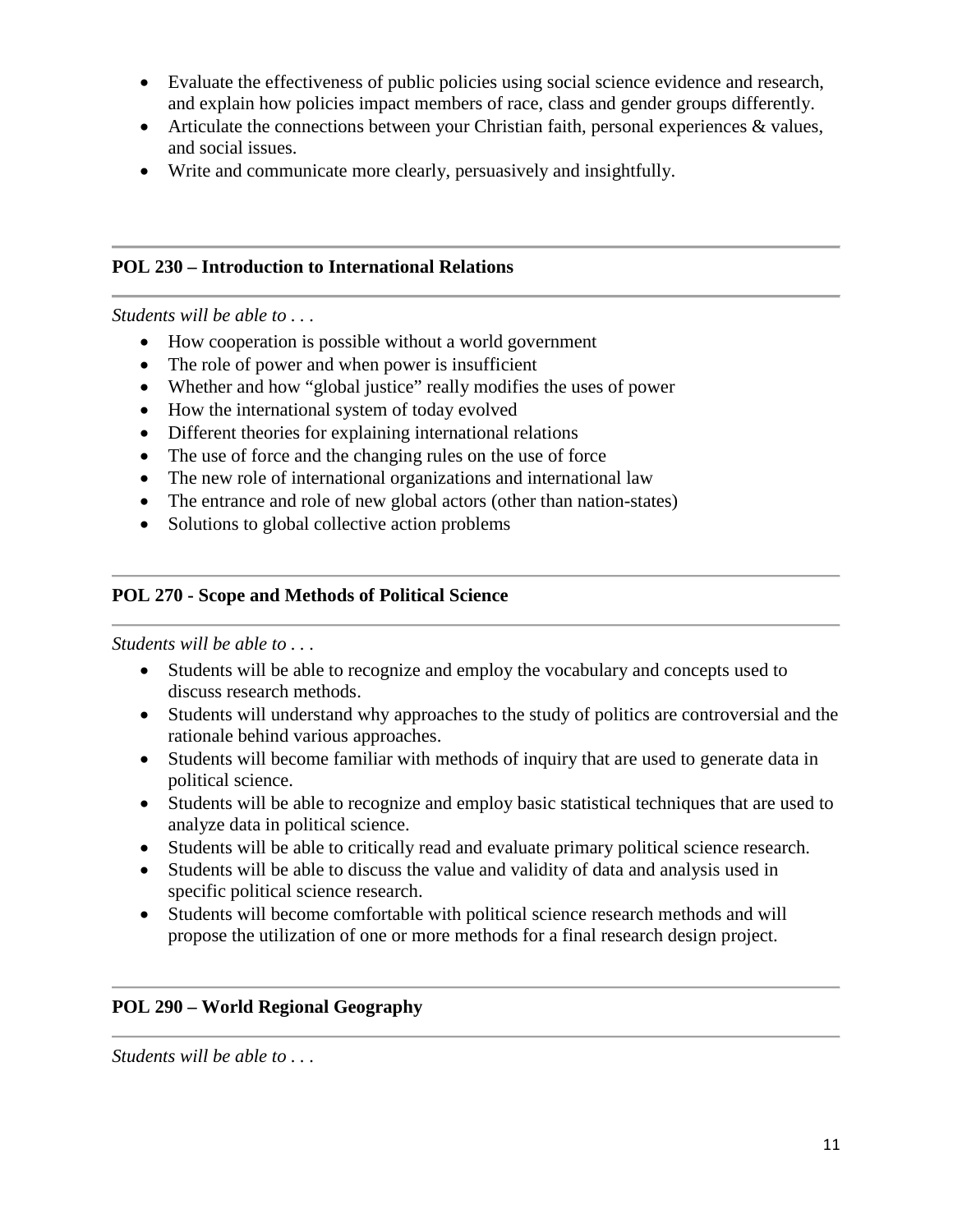# **Upper-Division**

# **American Government**

# **POL 341 – Campaigns and Elections in an Electronic Age**

*Students will be able to . . .*

# **POL 380 – Congress and the Presidency**

*Students will be able to . . .*

# **Global Politics**

# **POL 420 – United States Foreign Policy**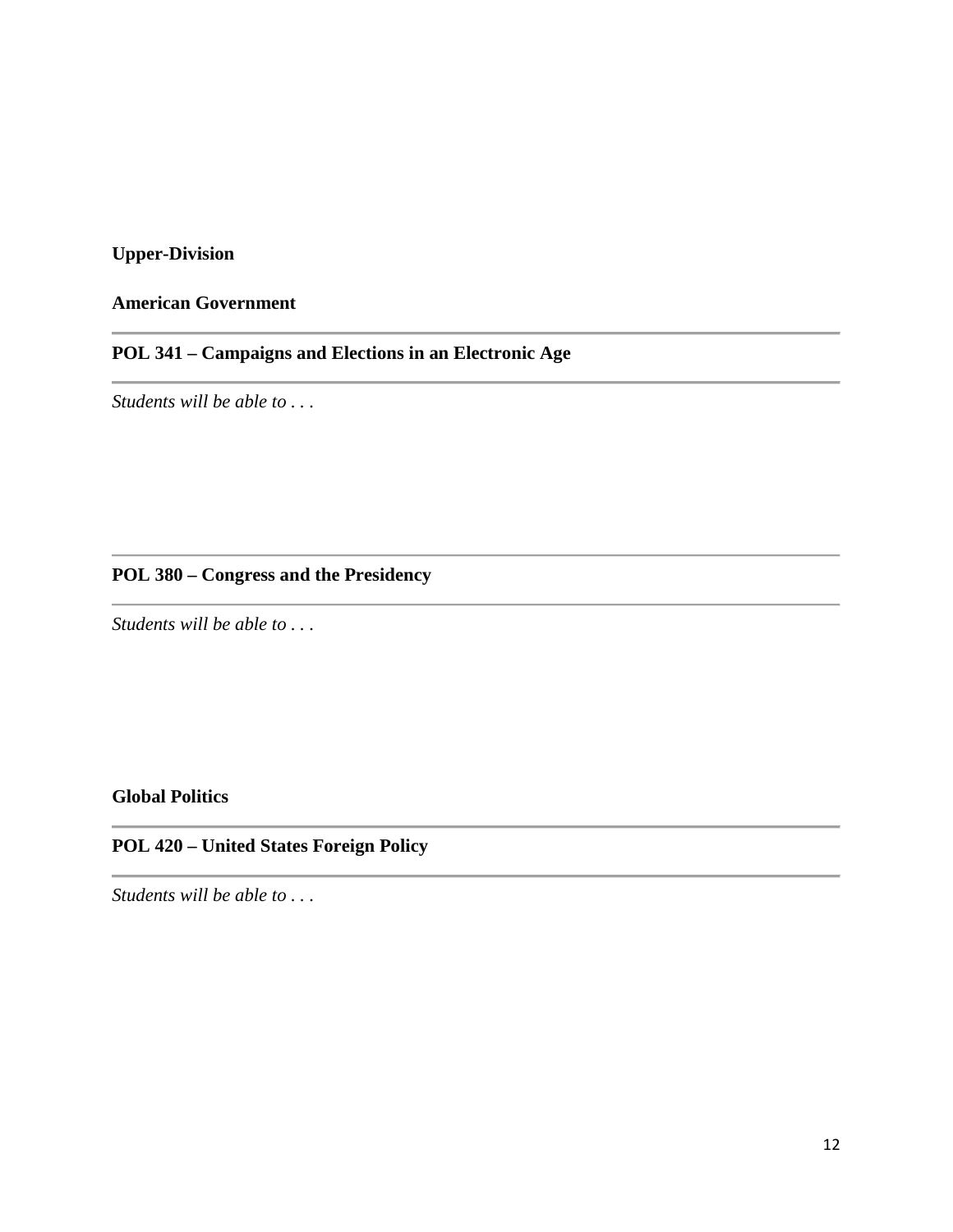#### **POL 435 – Global Governance**

*Students will be able to . . .* 

#### **Comparative Government**

#### **POL 370 – Comparative Politics**

*Students will be able to . . .*

- Understand why comparative politics continues to be one of the most important subfields in political science, both in terms of epistemological advancement and real-world relevance.
- Identify some of the key theoretical approaches, conceptual tools, and methods used in the field of comparative politics.
- Describe political institutions that are common to all governments in the world and identify key distinctions across different types of political systems.
- Utilize ideas to frame explanations of political outcomes around the world.
- Apply concepts learned to country case studies and analyze their similarities and differences.
- Analyze and evaluate the findings of a seminal comparative politics book.
- Write an original research analysis paper that systematically compares two countries on one key structural-functional component.

#### **Political Theory**

#### **POL 321 – Western Political Thought**

*Students will be able to . . .*

#### **Capitals Program**

#### **POL 390 – American Capitals Program**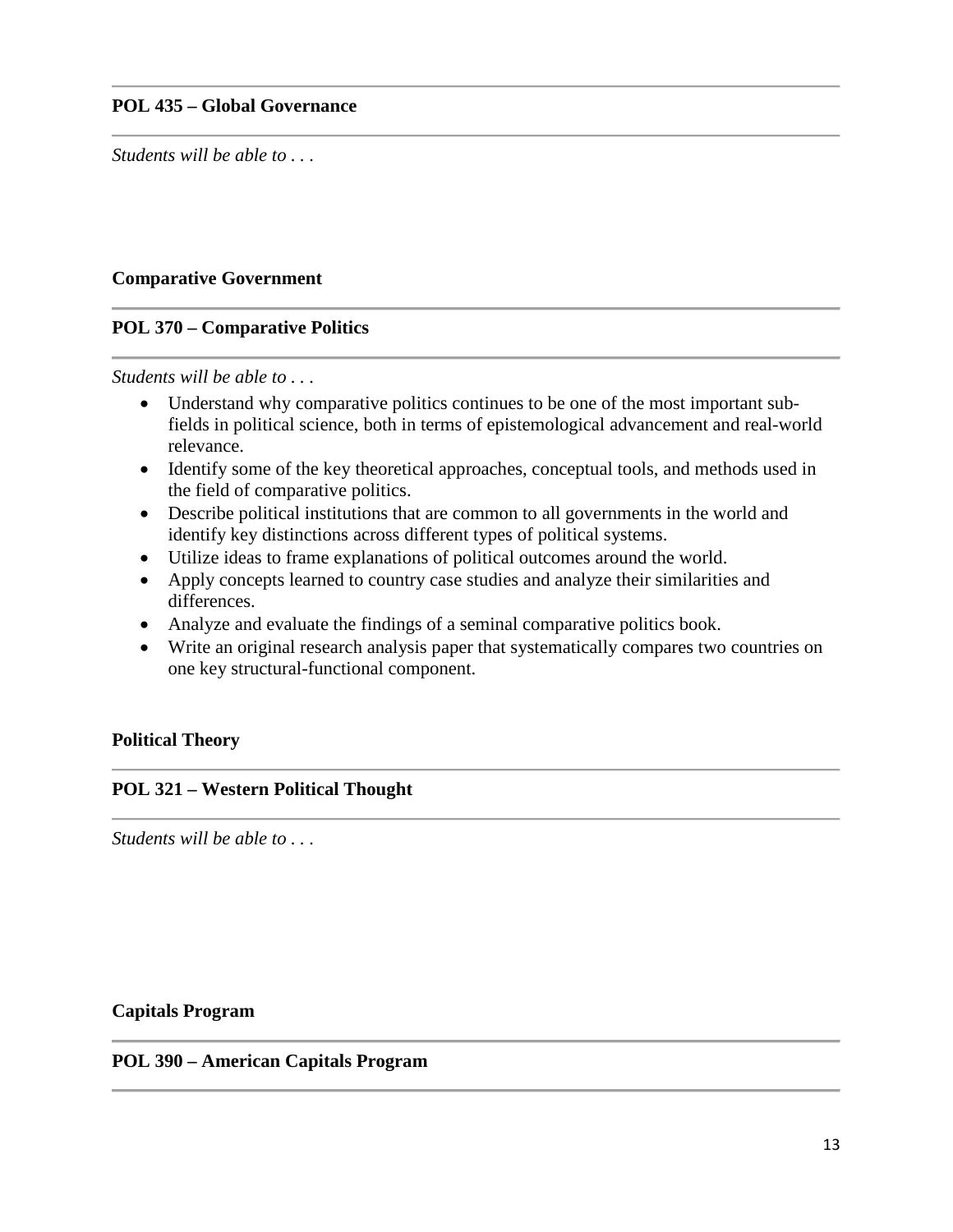# **POL 391 – World Capitals Program**

*Students will be able to . . .*

# **Internships**

# **POL 460 - Internship in Political Science**

*Students will be able to . . .*

# **Electives**

# **POL 301 – Transitions to Democracy**

*Students will be able to . . .*

### **POL 320 – U.S. Constitution and Civil Liberties Law**

*Students will be able to . . .*

## **POL 325 – American Political Thought**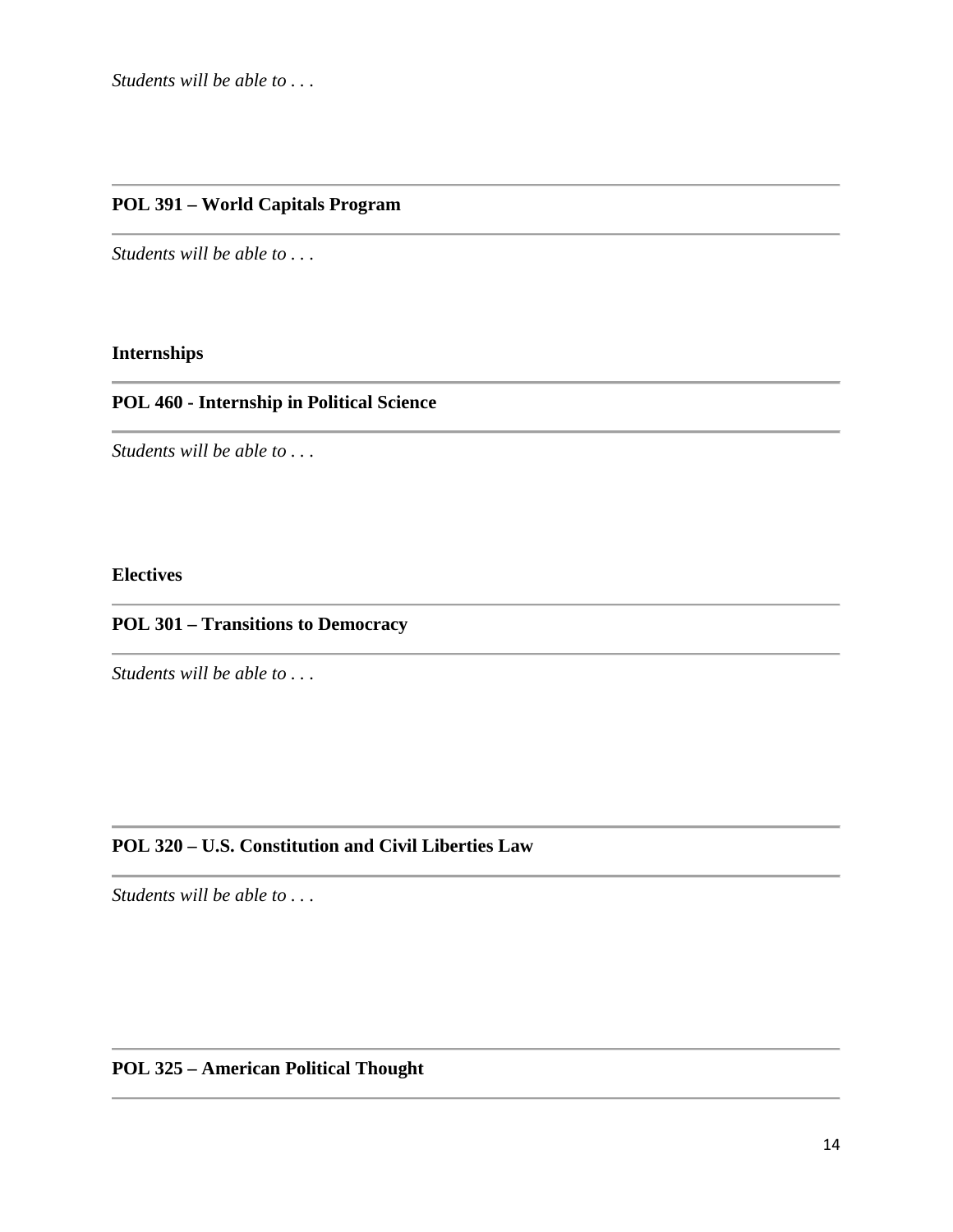# **POL 330 – The Development of Feminist Thought**

#### *Students will be able to . . .*

- Define "feminism," and explain its development as a theoretical & social movement in the United States from the  $19<sup>th</sup>$  century to the present.
- Compare and contrast various types of feminist thought  $&$  action, understanding how they differ and interpreting how they would respond to a variety of social, political and economic gender issues.
- Assess the current state of gender relations and feminism as a social movement in the US, recognizing both historical progress and the problems that still remain for women to achieve full equality and human dignity.
- Apply feminist theory to a current text in popular culture, showing how ideas about femininity, masculinity and equality are produced and disseminated in everyday life.
- Use feminist thought to critique and propose change regarding some issue or institution in the local community.
- Articulate the connections between your Christian faith, personal experiences & values, and gender issues.
- Write and communicate more clearly, persuasively and insightfully.

# **POL 341 – Campaigns and Elections in an Electronic Age**

*Students will be able to . . .*

#### **POL 351 – War and Peace Studies**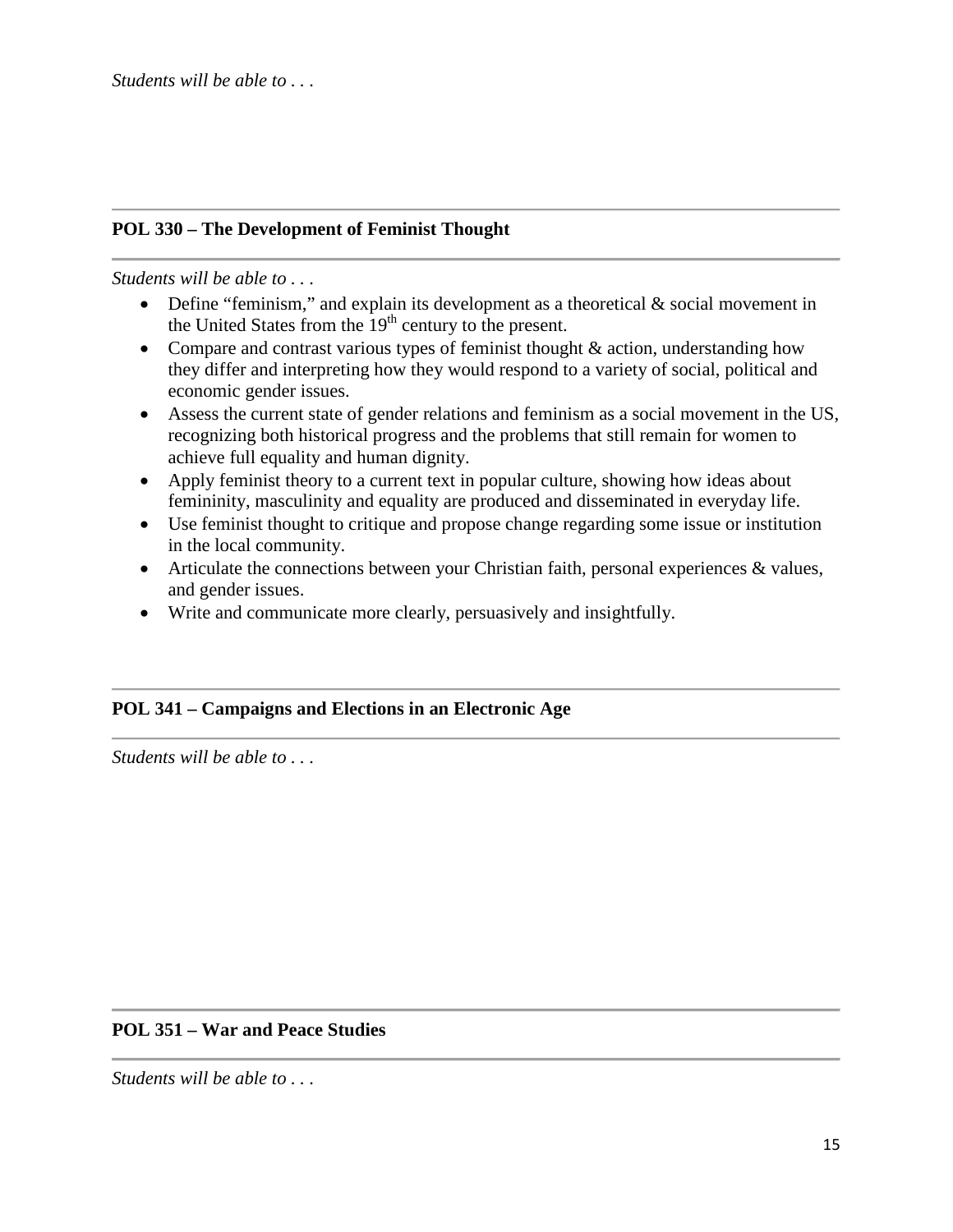### **POL 360 – Urban Politics**

*Students will be able to . . .*

- Students will have a keen understanding of the history of America's cities.
- Students will be able to employ the vocabulary used to discuss urban politics.
- Students will critically analyze the racial, socioeconomic, and regional implications of the power dynamics in American cities.
- Students will evaluate urban policies, including education, housing, employment, and violence.
- Students will assess the status of democracy in the United States
- Students will become familiar with our own urban city San Diego as we discuss the pressing issues facing our local political system.

## **POL 380 – Congress and the Presidency**

*Students will be able to . . .*

# **POL 415 – Women and Politics**

- Describe how women participate in a variety of aspects of political life (such as voting, running for office, and holding legislative, executive and judicial positions) both in the United States and around the globe.
- Understand the barriers to women's leadership, how they can be overcome, and changes in public policy which result from women's increased participation in politics.
- Analyze international health, justice, human rights, development and economic issues that women face and evaluate approaches to solving them.
- Articulate how a wide variety of political and international issues are "gendered" in their assumptions, implications, and impacts.
- Appreciate and demonstrate awareness of women's political activism and organization around the globe.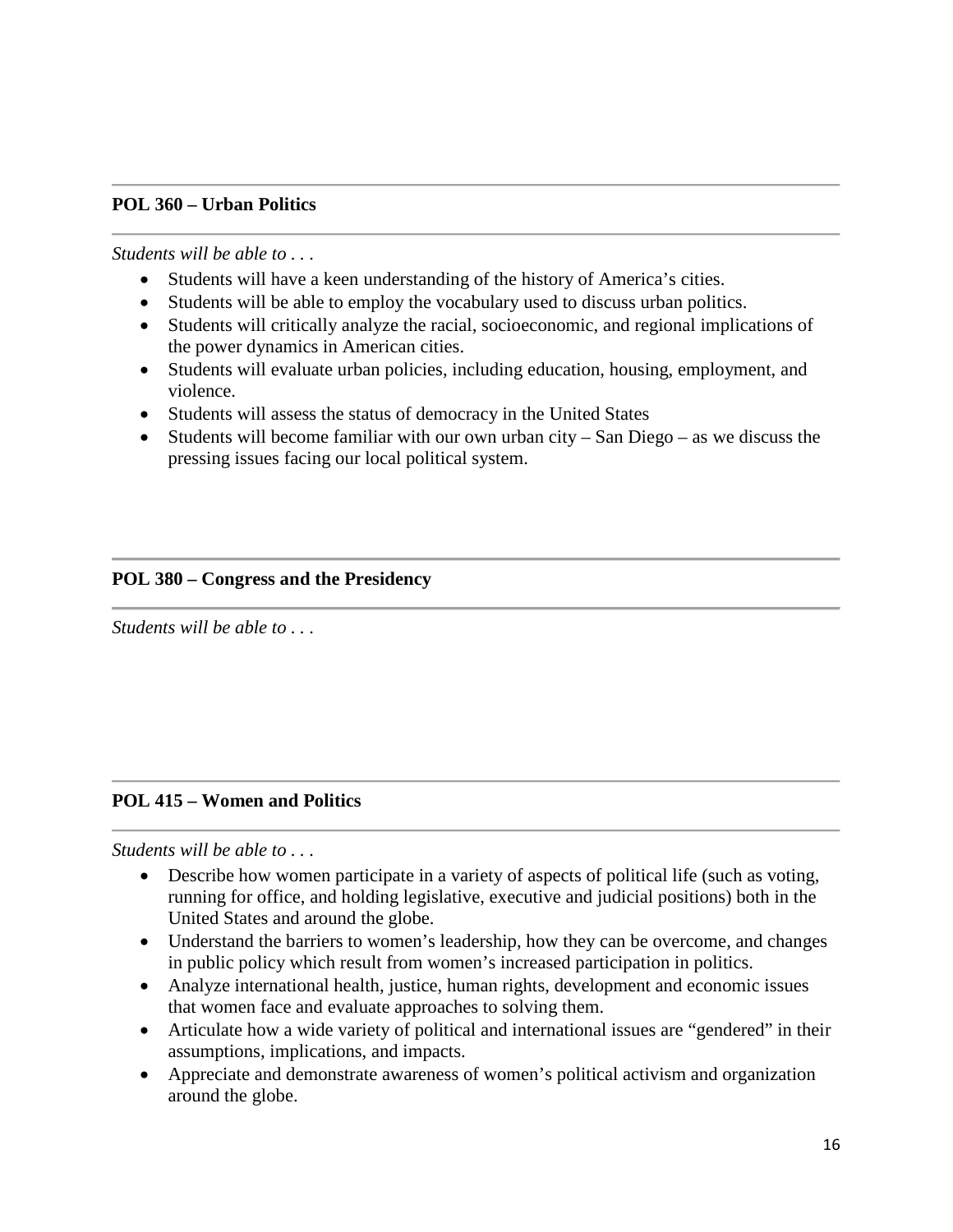• Write and communicate more clearly, persuasively and insightfully.

# **POL 420 – United States Foreign Policy**

*Students will be able to . . .*

# **POL 435 – Global Governance**

*Students will be able to . . .*

#### **POL 437 – International Economics**

*Students will be able to . . .*

# **POL 438 – International Law**

- Describe what "international law" is and what it is not
- Identify the sources of international law
- Explain the interaction of international law development and various international relations theories (especially Realism, Liberalism, and Constructivism)
- Read and summarize key cases of international law
- Evaluate what role, if any, international law has played in constraining the use of force by states
- Analyze the function of international law in a variety of contemporary international issue areas and its role in the future of the international community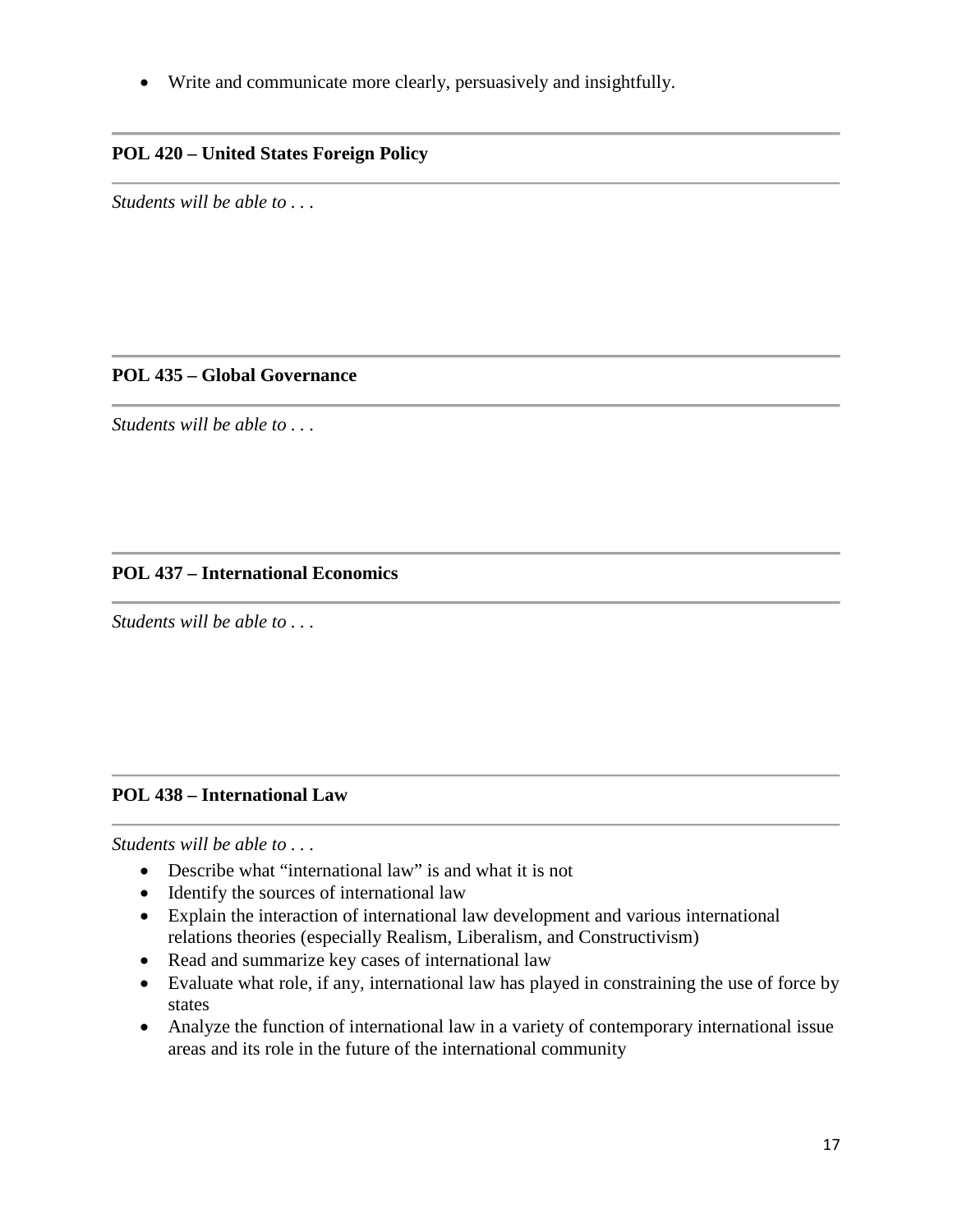## **POL 441 – Issues in Public Policy**

*Students will be able to . . .*

- Students will have a keen understanding of the American public policymaking process.
- Students will be able to employ the vocabulary used to describe public policymaking in the United States.
- Students will critically analyze the power dynamics employed in public policymaking.
- Students will evaluate current public policies, including welfare, health care, and environmental policies.

# **POL 442 – Contemporary Issues in World Politics**

*Students will be able to . . .*

#### **POL 444 – Contemporary Political Ideologies**

*Students will be able to . . .*

#### **POL 450 – Issues of Global Human Rights**

*Students will be able to . . .*

• Gain a familiarity with the idea and practice of global human rights. The idea of "human rights" is often thrown out in public speeches and international diplomacy, but what exactly is meant by the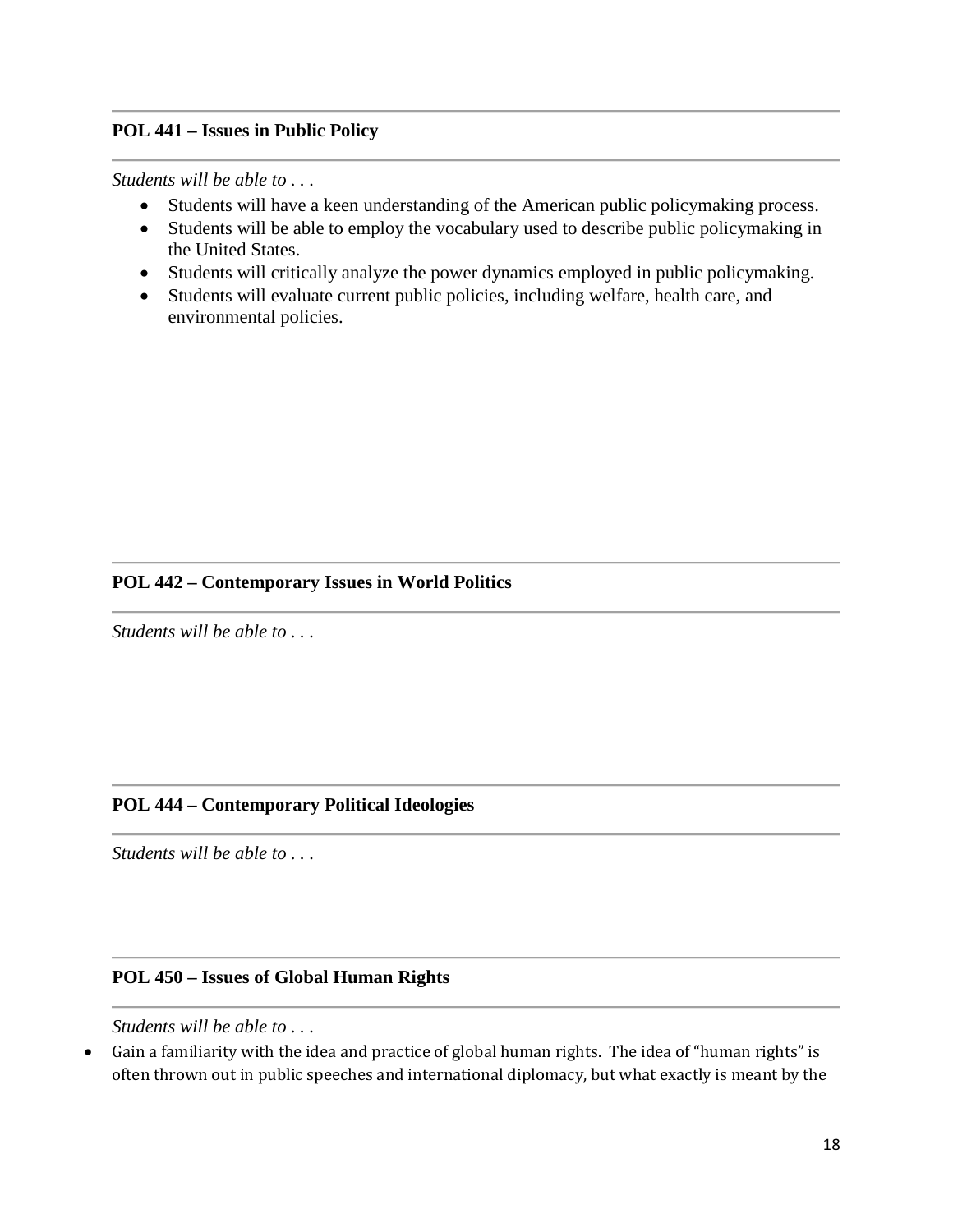term? This class will attempt to understand where human rights came from, how they are implemented, and the relevant ideas that surround them.

- Learn how to do research in the field of human rights. The issue of human rights is not one that can be avoided whether one is a diplomat, businessperson, or even a consumer. Thus, one of the objectives of this course is to give students the tools to be able to do independent research in the field when the course is completed.
- Do in-depth research in an aspect of human rights that interests you. This course will allow the student to look more closely at some aspect of human rights that will be relevant to the things he or she would like to be more involved in.
- Begin to think critically about the issues surrounding human rights. Each lecture is designed to search for an answer to some perplexing issue with respect to global human rights. One of the goals of each lecture is for each student to think critically about that issue and begin to formulate his or her own answer that is satisfying both intellectually and morally.
- Examine her or his place in the world. Questions about justice and morality should be central to a Christian education. In the field of international relations, that usually means beginning with the same questions generated by the human rights discourse. Thus, it is not enough to come up with some intellectual answers – we must also strive to come up with answers that we can then act on and live with. What exactly that means will be an important part of this course.

# **POL 455 – Protest and Social Movements in World Politics**

*Students will be able to . . .*

- Students will understand the basic nature of social movement activity.
- Students will demonstrate an ability to apply social movement theory to actual protests and movements.
- Students will compare different social movements, articulating similarities and differences.
- Students will critically analyze specific social movements.
- Students will be able to judge and assess the various components of a social movement.

#### **POL 490 – Special Studies in Political Science**